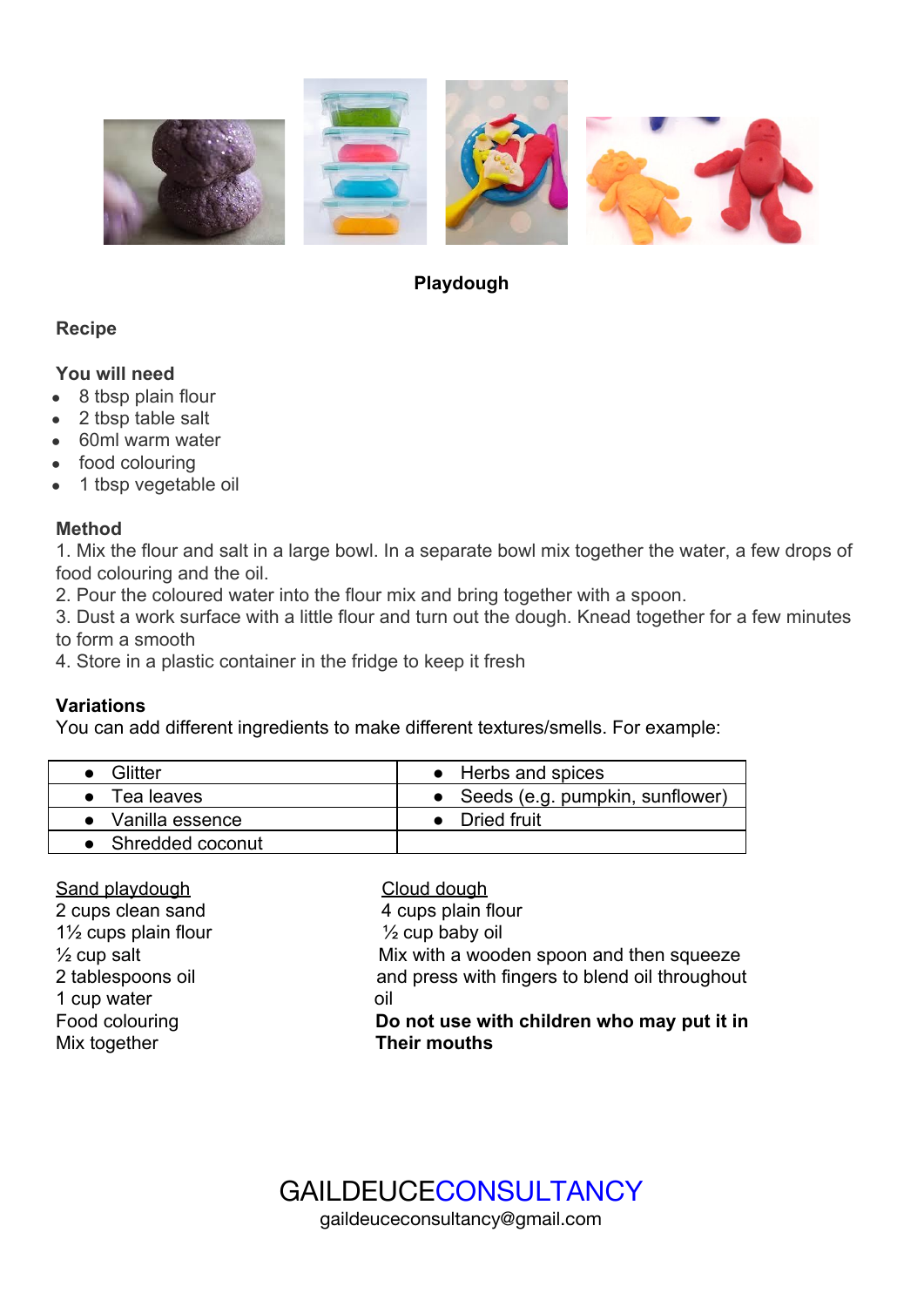#### Gingerbread playdough

Add: 2 tablespoons allspice

1 tablespoon cinnamon

1 tablespoon ground ginger



# **Things to do with playdough**



Press it **Pull it** Poke it **Poke it** Roll it









Find things to stick into the playdough. For example:

- Things from the park- sticks, pine cones, stones, etc.
- **Feathers**
- **Buttons**
- **Shells**
- Pasta shapes
- **Beads**

Rolling and cutting out using biscuit cutters, etc.



Make marks and patterns



Practise cutting with a child's knife or scissors



GAILDEUCECONSULTANCY gaildeuceconsultancy@gmail.com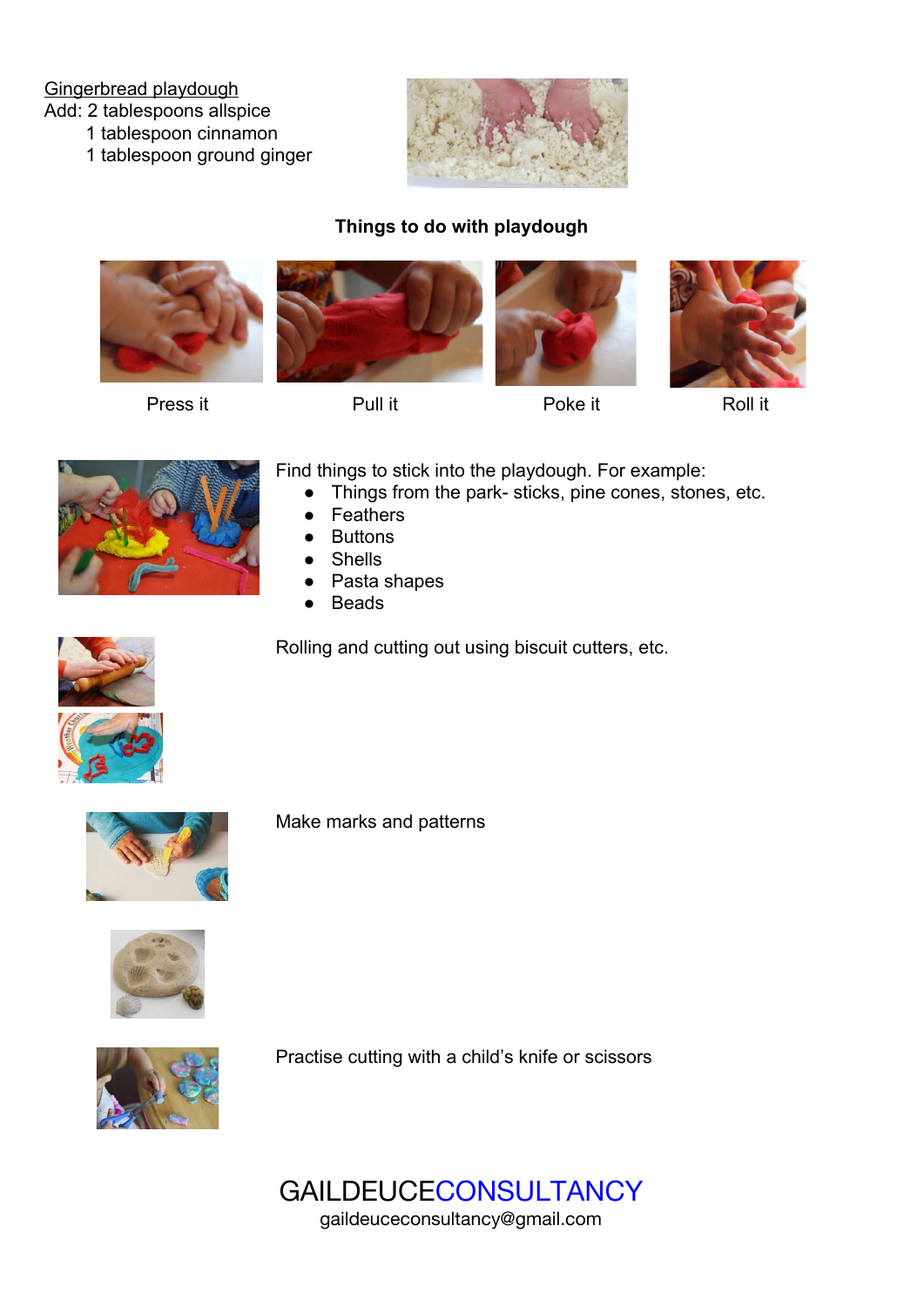



Hide things in the playdough for your child to find



Make playdough faces



Make a playdough animal or monster



Add currants to brown playdough and add a red cherry on top. Use for the song '5 Currant buns in a baker's shop' (See YouTube- 5 currant buns BBC)



Make a playdough sweetshop or bakery